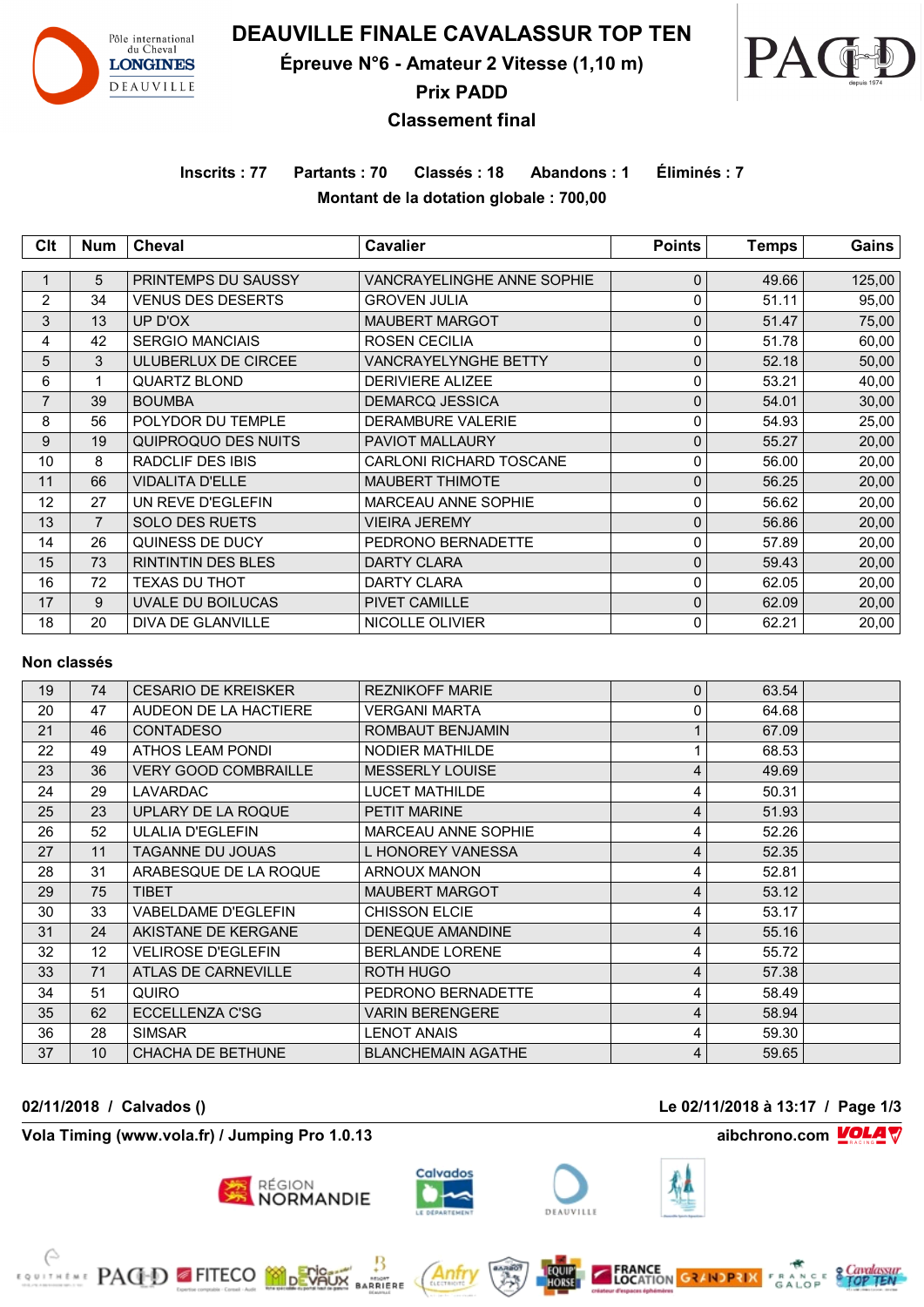

# **DEAUVILLE FINALE CAVALASSUR TOP TEN Épreuve N°6 - Amateur 2 Vitesse (1,10 m) Prix PADD Classement final**



| Clt | Num            | <b>Cheval</b>               | <b>Cavalier</b>                | <b>Points</b> | Temps | Gains |
|-----|----------------|-----------------------------|--------------------------------|---------------|-------|-------|
|     |                |                             |                                |               |       |       |
| 38  | 70             | DEESSE DE BETHUNE           | DEBAYEUX ADELINE               | 4             | 60.37 |       |
| 39  | 60             | ALTESSE DE BETHUNE          | <b>BLANCHEMAIN AGATHE</b>      | 4             | 60.61 |       |
| 40  | 22             | <b>VENTO DI SAN GIACOMO</b> | <b>VERGANI MARTA</b>           | 4             | 61.10 |       |
| 41  | 50             | CARNAC DE ST MARTIN         | <b>OMOND NATHALIE</b>          | 4             | 61.47 |       |
| 42  | $\overline{4}$ | <b>BRISE DE L'AULNE</b>     | <b>LACOMBLEZ ELEONORE</b>      | 4             | 61.76 |       |
| 43  | 45             | <b>BELLE ETE DU JOUAS</b>   | NICOLLE OLIVIER                | 4             | 63.13 |       |
| 44  | 68             | <b>CARLITA ROUGE</b>        | <b>VICHOT LOU</b>              | 4             | 65.19 |       |
| 45  | 14             | UN BARON DES HERBAGES       | PUYFAUCHER LAETITIA            | 5             | 66.78 |       |
| 46  | 67             | UNITED DE FA                | <b>AUBRY ALICE</b>             | 8             | 52.49 |       |
| 47  | 35             | <b>GESTION ST GHYVAN</b>    | <b>BLANCHEMAIN AGATHE</b>      | 8             | 54.34 |       |
| 48  | 55             | AN APPLE DE BREVE           | <b>LEROUX EMMA</b>             | 8             | 57.57 |       |
| 49  | 53             | CEDUM DE CHAMPLOUE Z        | <b>LENOT ANAIS</b>             | 8             | 57.78 |       |
| 50  | 76             | <b>UNGARO HEUTIERE</b>      | LA TORRE SABRINA               | 8             | 63.32 |       |
| 51  | 21             | SNOUPY DU THIL              | ROMBAUT BENJAMIN               | 9             | 66.19 |       |
| 52  | 59             | SHAMAN DE GY                | <b>DUVAL CHLOE</b>             | 11            | 75.96 |       |
| 53  | $\overline{2}$ | <b>AEROSMITH DE MINOLI</b>  | POUL SEBASTIEN                 | 12            | 62.65 |       |
| 54  | 48             | <b>ACOEUR DES PARTAGES</b>  | <b>PETIT MARINE</b>            | 12            | 63.64 |       |
| 55  | 30             | CALISCO DE VIEVE            | <b>DESCHAMPS CLAIRE</b>        | 13            | 68.59 |       |
| 56  | 17             | AIGLON DU LOTI              | <b>CARRIOU ISABELLE</b>        | 14            | 87.85 |       |
| 57  | 57             | URIANO D'AUZAY              | <b>SOULOY EMMA</b>             | 15            | 73.12 |       |
| 58  | 64             | <b>VISA BLACK DE RIMA</b>   | <b>OUDELIN LUCIE</b>           | 15            | 91.66 |       |
| 59  | 38             | OLYMPIQUE DU FRESNE         | <b>DEMARCQ RENAUD</b>          | 16            | 61.26 |       |
| 60  | 25             | BERMUDE DE ST MARTIN        | <b>OMOND NATHALIE</b>          | 18            | 71.22 |       |
| 61  | 40             | <b>BOB LA MARSA</b>         | <b>HABER LEGRAND CATHERINE</b> | 18            | 89.99 |       |
| 62  | 61             | <b>LORD DES NUITS</b>       | <b>DUBOIS GWENDOLINE</b>       | 20            | 63.73 |       |
|     |                |                             |                                |               |       |       |

### **Éliminé**

| 6  | EPINE VD WINDEWEG           | LEFEVRE AGATHE                  |  |  |
|----|-----------------------------|---------------------------------|--|--|
| 15 | <b>DAVIDOV</b>              | DELETANG CHRISTOPHER            |  |  |
| 16 | BAD BOY VD WINDEWEG Z       | <b>VALLETTE VIALLARD HUGUES</b> |  |  |
| 54 | CASANOVA DE L'EXTASE        | LUCET MATHILDE                  |  |  |
| 63 | <b>AURIGINAL S</b>          | <b>CAIL SYLVIA</b>              |  |  |
| 69 | SORBET PLATIERE*FOUGNARD    | l D AMARZIT DELPHINE            |  |  |
| 77 | <b>TAMPICO DES LAURIERS</b> | <b>LEMASURIER LAURA</b>         |  |  |

#### **Abandon**

| 44 | $\overline{\phantom{a}}$ $\overline{\phantom{a}}$ $\overline{\phantom{a}}$ $\overline{\phantom{a}}$ $\overline{\phantom{a}}$ $\overline{\phantom{a}}$ $\overline{\phantom{a}}$ $\overline{\phantom{a}}$ $\overline{\phantom{a}}$ $\overline{\phantom{a}}$ $\overline{\phantom{a}}$ $\overline{\phantom{a}}$ $\overline{\phantom{a}}$ $\overline{\phantom{a}}$ $\overline{\phantom{a}}$ $\overline{\phantom{a}}$ $\overline{\phantom{a}}$ $\overline{\phantom{a}}$ $\overline{\$<br>$\mathbf{v}$ | <b>ANNE</b><br>----<br>DIE<br>பபட<br>NI.<br>.<br>ILNNL |  |  |
|----|-------------------------------------------------------------------------------------------------------------------------------------------------------------------------------------------------------------------------------------------------------------------------------------------------------------------------------------------------------------------------------------------------------------------------------------------------------------------------------------------------|--------------------------------------------------------|--|--|
|    |                                                                                                                                                                                                                                                                                                                                                                                                                                                                                                 |                                                        |  |  |

### **Non-partant**

| 18             | SMARTISE D'EGLEFIN   | PIOGER DIANE     |  |  |
|----------------|----------------------|------------------|--|--|
| 32             | <b>EMIRANO</b>       | FLEYRAT LAURENCE |  |  |
| 37             | CELESTE DES BRUYERES | ARLIN DAVID      |  |  |
| 4 <sup>1</sup> | UN P'TI LOU PRE NOIR | BECK ALEXANDRA   |  |  |

**Vola Timing (www.vola.fr) / Jumping Pro 1.0.13 aibchrono.com VOLA** 

RACED FITECO MONTAGE

**02/11/2018 / Calvados () Le 02/11/2018 à 13:17 / Page 2/3**





Anti

**MIGHT**<br>ARRIERE